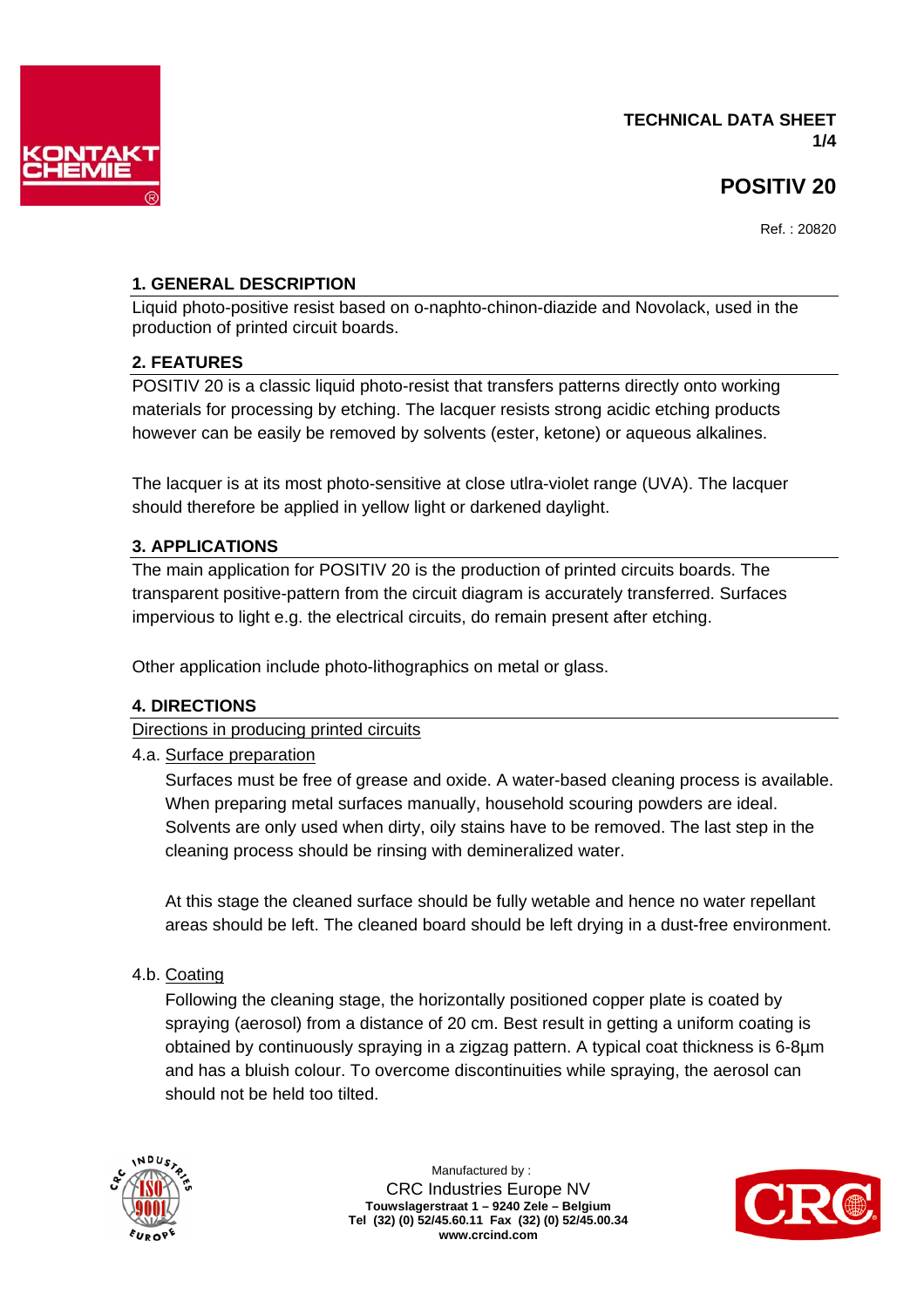# **TECHNICAL DATA SHEET 2/4**



Ref. : 20820

 The lacquer is sensitive to UV-light and hence exposure to direct sunlight or bright day light should be avoided. Coated materials can be stored in the dark at 25°C for up to 4 weeks.

# 4.c. Drying

 After application of the film, boards must be dried immediately in the dark. The drying temperature should be increased slowly to 70°C and kept at that temperature for approximately 15 minutes. Infrared or forced air drying is possible. When air drying at ambient temperature is used (24 hrs minimum), the quality of the film will only allow very simple work. The adhesion is poor and the danger for dust entrapment and pinholes is high.

# 4.d. Exposure

 The transparent circuit diagram must be placed flat and error free on the copper plate. Paper based diagrams can be made transparent using Kontakt Chemie TRANSPARENT 21. The spectral sensitivity for the photo resist POSITIVE 20 lacquer lies in the wave length range 340 to 420 nm, so one can use UV-lamps to expose the film/copper plate. At an exposure strength of 100 mJ/cm² the exposure time will be approximately 10 seconds for a film thickness of 8um.

 In practice the exposure time is between 60 and 120 seconds when lamps are used from a distance of 25-30 cm. It is recommended to allow the lamps to warm-up for approximately 3 minutes.

# 4.e. Developing

 The exposed plate is being developed by immersion in a sodium hydroxide bath (10 g/l sodium hydroxide in water) at ambient temperature for approximately 60 seconds. The exposed lacquer dissolves. The developing process can be assisted by minor bath agitations. After developing, the plates are rinsed thoroughly with water.

# 4.f. Etching

 Etching of copper and brass plates is best done with an iron-3-chloride solution (400 g/l water). The required time is between 30 and 60 minutes. Warming-up the solution to 40°C plus minor bath movements will assist the etching. At the end of the etching process, plates should be rinsed excessively under running water.



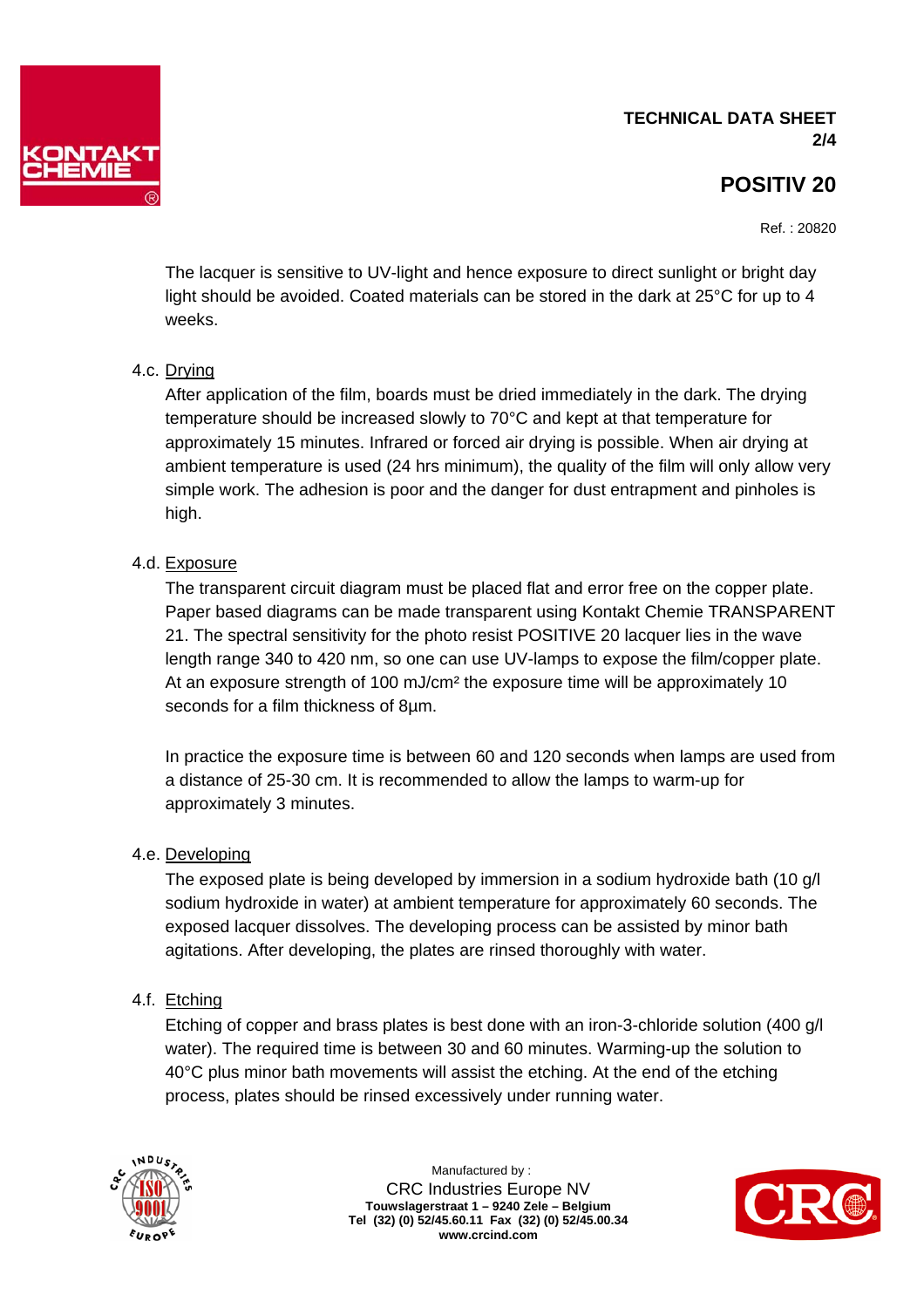



Ref. : 20820

# 4.g. Stripping of remaining lacquer

 Following the etching, the remaining lacquer is to be removed from the circuits. This is best done with acetone at ambient temperature.

 We do recommend to apply a film of Flux SK10 to the PCB's, in case these are not being processed immediately. The Flux SK10 lacquer protects the circuits from oxidation plus acts at the same time as a highly effective flux during subsequent soldering.

 Finished PCB's can be coated with PLASTIK 70 to protect these from environmental humidity.

#### **Possible deficiencies and their cause during application**

#### **Bad adhesion, blisters or dot formations**

- Product shelve life (18 months) has expired, see date on aerosol can
- Presence of anti-cross linking impurities: cleaning with scouring powder and rinse.
- Summer hot temperature during application: Decreases spray distance.
- Aerosol can too cold, just out of fridge: leave at ambient temperature.
- Too high drying temperature: to not exceed 70°C.

#### **Pin-holes formation**

- Insufficient drying: dry at the recommended temperature of 70°C.
- Too fast drying: gradually increase over a period of 15 min. the temperature to  $70^{\circ}$ C.
- Too long a development time: do not exceed 2 minutes.

# **Other applications of POSITIV 20**

- **Etching of glass**: the lacquer also resists 40% strong hydro fluoro acid hence making it possible to etch glass. The adhesion can be improved by a temperature treatment at approximately 120°C.
- **Production of durable inscriptions or graphics**: A temperature treatment of the lacquer at 190°C will result in durable inscriptions or graphics having a blackish-brown color.

# **Safety precautions**

While working with the above mentioned chemicals, it is necessary to strictly adhere to the safety and handling instructions. Skin and eye contact are strictly to be avoided. We